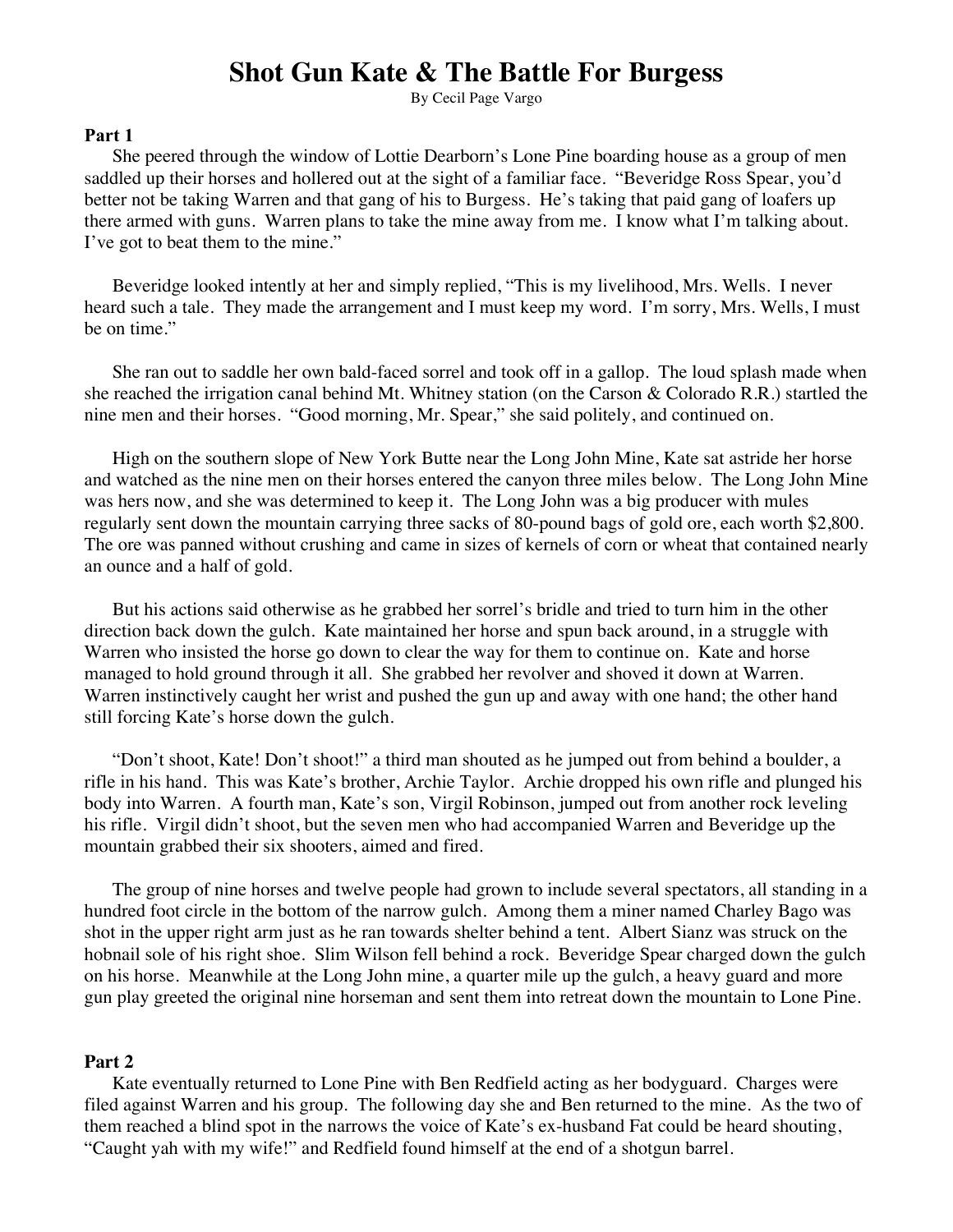"Don't shoot!" yelled Kate, as she ran her horse between the two men. Redfield rolled over the side of his horse for protection. Fat Wells fired one shot, missing Kate, but sending her horse to its death on the trail with a loud brawl. Kate mounted Redfield's horse and scurried back to Lone Pine to file attempted murder charges against Fat.

The two-week long trial, wrought with contention, bitterness and several near fights, was presided over by Justice of the Peace A.M. Bonner. Lawyer Peter Forbes got into a scuffle with a bystander not involved with the original shootings at the Long John. "I'd punch your nose if you didn't wear glasses," W. K. Miller Jr. announced. In return, Forbes threw his glasses from his face and on to the floor. "They're off!" he answered. Forbes leaned forward to the tune of Judge Bonner's gavel pounding for order. Miller backed off, "I wouldn't fight an old man." In his Irish accent, Forbes simply replied, "Ah, young mohn…you do have a bit of sense."

Fat Wilson's lawyer, Warren, advised his attorneys in his attempted murder trial. Nobody was injured and Kate J. Wells maintained her title to the Long John mine.

Kate Wells earned the nickname, Shotgun Kate, for her defiant ride to the mountain ahead of the men who were after her. Shotgun Kate was never forgotten as the woman who saved her mining claim at the Battle of Burgess.

Shotgun Kate followed mule packers, Carmen and Henry Olivas for two years as they hauled her high grade ore down the rugged road to the Lone Pine railway station. Kate carried her shotgun to ward off hijacking bandits.

Kate J. Wells herself, was packed over the Inyo crest to the salt tram station and loaded on the salt tram to Swansea. Kate and a miner named Smalley had been loading timber at the mine, when a mule whirled around with logs on his back, caught her on the side of the head and broke her neck. The year was 1918.

All that's left today at the Burgess Mine is an adopt a cabin (maintained by users) and magnificent views of Owens and Saline Valleys.